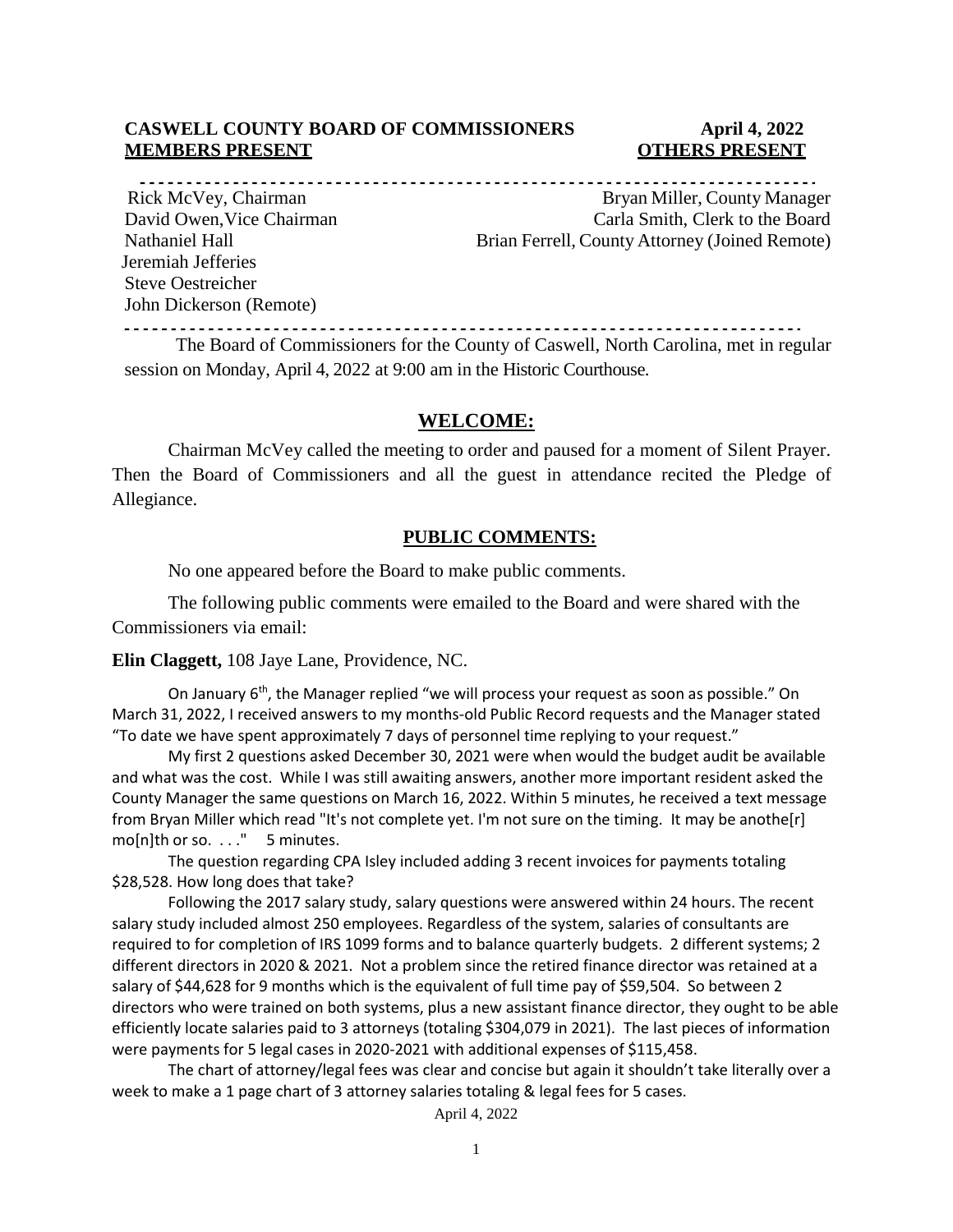No personal information was asked other than salaries, as clarified in my follow-up emails rewritten under the guidance of NC Assistant Attorney General. The Advisor Letter sent March 22<sup>nd</sup>, from the Director of NC Open Government Coalition, included a specific list of public records I was seeking and included the following excerpts:

- "At a minimum, the county should produce basic top-line financial information about money it has spent on public business. Even taking into account the legitimate burdens and responsibilities of public service, and related delays, it should not take months to provide basic public information about how the county spends money."
- "Caswell County residents have a right to information about county finances so they can understand the costs related to public work and be more informed as budget cycles and elections approach from year to year."

Your budget is due within 90 days and the only public discussion has been approval of >\$1 million off-budget spending for employee raises 2 weeks ago. By the way, how many times can you spend dollars from "lapsed salaries" while adding new positions? If these questions took 7 full days of personnel time, your management team is totally dysfunctional – no excuses for the resistance to provide me information for months. This should provide a glimpse of the problems that are facing the auditors and public trust.

## **RECOGNITIONS:**

There were no recognitions.

## **AGENDA:**

## **APPROVAL OF AGENDA:**

Commissioner Owen said he would like to add to the closed session on the agenda. Add NCGS 143-318.11(a)(4) to discuss matters relating to the location or expansion of industries or other businesses in the area served by the public body.

A **motion** was made by Commissioner Owen and **carried unanimously** to approve the agenda as amended. (Commissioners Hall, Jefferies, Owen, Oestreicher, and McVey voted in favor)

#### **APPROVAL OF CONSENT AGENDA:**

a. March 21, 2022 Regular Meeting Minutes

A **motion** was made by Commissioner Jefferies and seconded by Commissioner Owen and **carried unanimously** to approve the consent agenda. (Commissioners Hall, Jefferies, Owen, Oestreicher, and McVey voted in favor)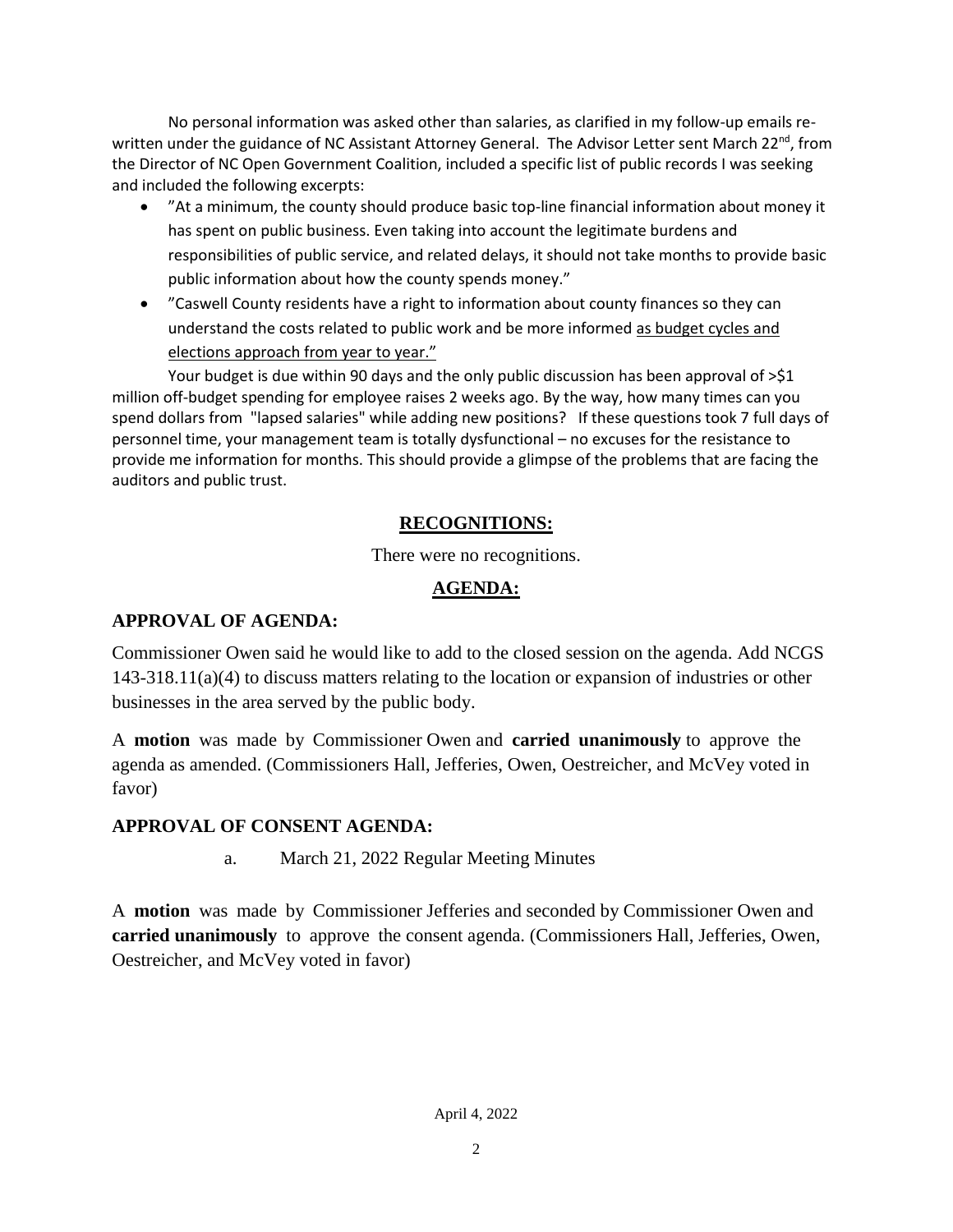#### **PRESENTATION:**

#### **CHILD FATALITY PREVENTION TEAM REPORT:**

Danielle Elmore is the Health Fatality Chairperson and works at the Caswell County Health Department. The Review Coordinator, Emily Hodges is with Mrs. Elmore. We are presenting the Child Fatality Report for Caswell County for last year. The purpose of the Child prevention fatality team is to identify system things that happen to children that contributed to their deaths. The purpose of our review would be each quarter. If we don't have any deaths for our community, we don't have to do a report to submit to the state. So we try to focus on trainings to help us when we are reviewing these cases.

Then Mrs. Elmore shared the review system. A child's death is a tragic event. The child fatality prevention team is a multidisciplinary group charged with the review of all child fatalities in Caswell County. Occurring in children between the ages of birth through seventeen. The purpose is to identify the causes in a child's death, identify gaps or deficiencies that may exist in order to improve the delivery of services to children and families. We make recommendations for changes and carry out changes that can prevent future child fatalities. We educate our community on how to prevent children from dying in our county. Child Fatality Prevention Team usually reviews fatalities from the previous year. The membership of this team comes from our community. In your packet, it's listed with each person, not their name, but what organization they represent. The process is as follows. We gather the information regarding the case, and we present it at the meetings in systematic fashion. Contributing factors to the death are identified. The team makes recommendations for preventing future child fatalities. Child Fatality meetings are confidential and closed to the public. A confidentiality statement is signed by each member at the start of our meeting. Teams follow protocol and procedural manuals along with guidelines. If you need more information on child fatality teams, it is found on the North Carolina Department of Human Services under child fatality. That'll give you more information.

Caswell County had one death that we reported on last year. You'll find that information in your packet. The death was due to SIDS, Sudden Infant Death Syndrome, and our system problem was the child passed away from SIDS. Our recommendation is to bring awareness to the parents here in Caswell County. The Health Department will provide detailed trainings during the perinatal period, when the mom comes in for her third trimester visit, and the 2-5-day visit for the infant. This is the flyer that we pass out, and it has a website, Danielle thinks it is in the packets, that we share for parents to look at to get different tips on how to prevent SIDS from happening.

County Manager Miller said commissioners, do you have any questions. Commissioner Hall said he had one question. You mentioned the flyer and trainings. Danielle Elmore said she can get the flyer to the board. Commissioner Hall said just tell me some of the tips now so they can be on record. Danielle Elmore said co-sleeping is one of them. So you don't want to co-sleep with the

April 4, 2022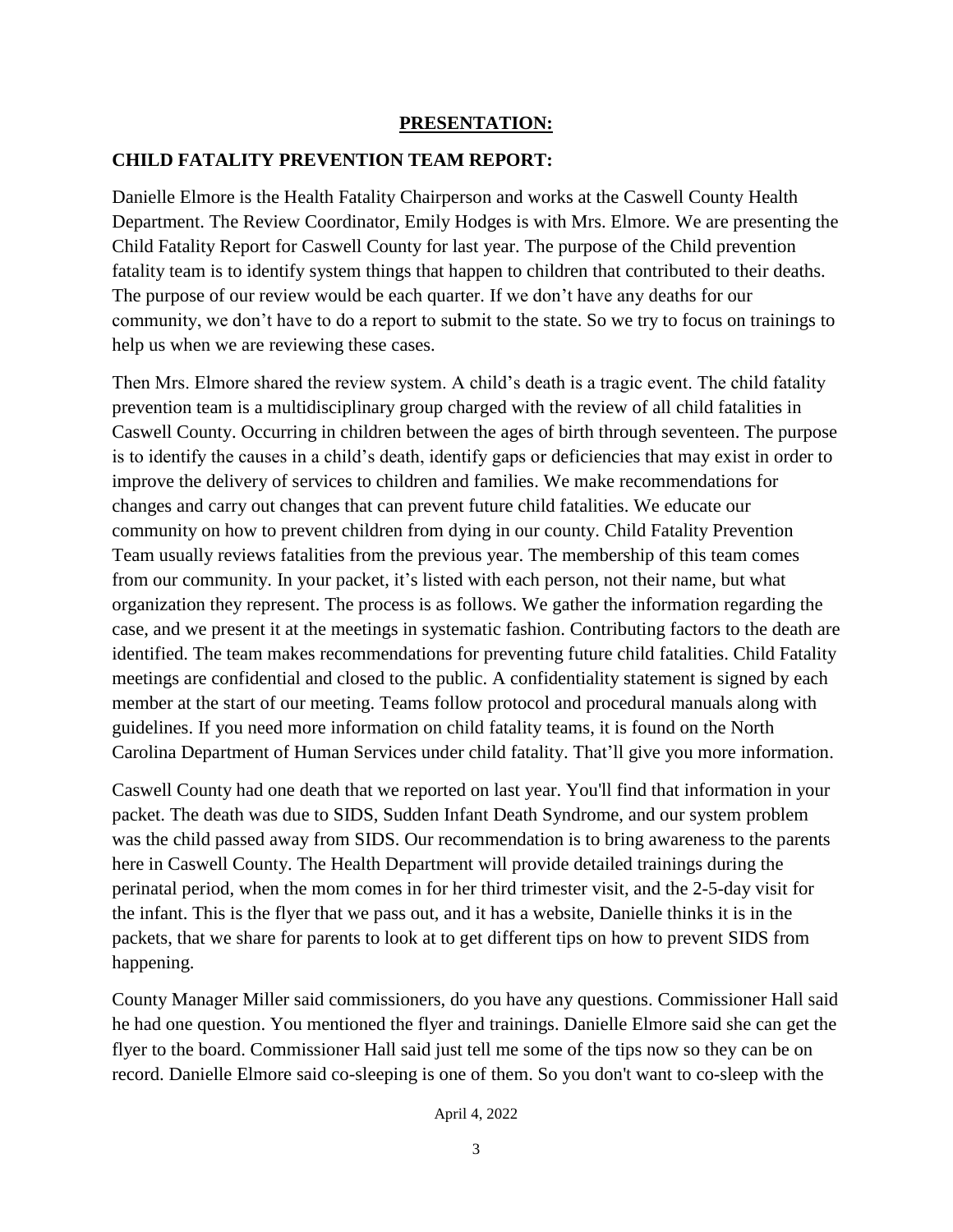child. Sarah is our C-mark social worker, and is housed at the Health Department. So we have funding so that she gives out pack and plays. This encourages the parent not to sleep with the baby. Then at one point, we used to do the cardboard boxes for the parents to put the baby into instead of sleeping with them. Smoking is another leading cause. So we encourage the parents not to smoke around the infant. The website for that is safesleepnc.org. This is a North Carolina website. Danielle Elmore said she can get you a copy of the flyer so that you all can have it for reference.

Commissioner Dickerson joined virtually at 9:08 am.

#### **DISCUSSION ITEMS:**

#### **DEVICES FOR COMMISSIONERS:**

County Manager Miller said Commissioners, you had this on your last agenda. There was no decision made on how you wanted to proceed, so we are bringing it back to you today. We know that several commissioners are in need of new devices. With the current devices, there have been some issues downloading emails and just operational issues in general. We submitted to you last time a small laptop and an iPad. The laptop obviously would come with the keyboard, and the iPad can be equipped with a keyboard as well as a mouse. The iPad is substantially cheaper than the laptop. However, the laptop gives you much more functionality and more storage. So it's really up to the Board what you would like. Our I.T. Director has said it would probably be best if all Commissioners got this same device. However, there is no requirements. We can do whatever the Board wants to do. Mix and match, we can certainly entertain that, but it's really up to the Board's discretion what the Board chooses to do at this point in time. Chairman McVey asked if there were any questions for Mr. Miller.

Commissioner Oestreicher asked is there any reason we can't keep using the Surface Pro, other than it's nice to have everybody have the same thing. Commissioner Oestreicher is not sure what that benefits anyone. County Manager Miller said no, if the board chooses to continue using the Surface Pro that's fine. You can certainly do that. Mr. Miller said he just knows there have been some issues with a few Commissioners being able to download emails. Just operationally, the Surface Pros haven't seemed to work as well as the iPads had in the past. We've not tried laptops before. Commissioner Oestreicher said he finally figured out his Surface Pro, so he is happy.

Then Commissioner Dickerson said he had a question. There's a bad echo when listening to the discussion. Commissioner Dickerson was on Zoom, so he did not understand the last part Mr. Miller was talking about. So what is the consensus on the Surface Pros? Are you continuing to go with those or what's going on? County Manager Miller said Commissioner Dickerson, I don't believe that there's been a consensus reached at this point in time. Commissioner Dickerson said I just know that the Surface Pro for me has been very problematic, and I cannot reliably get the

April 4, 2022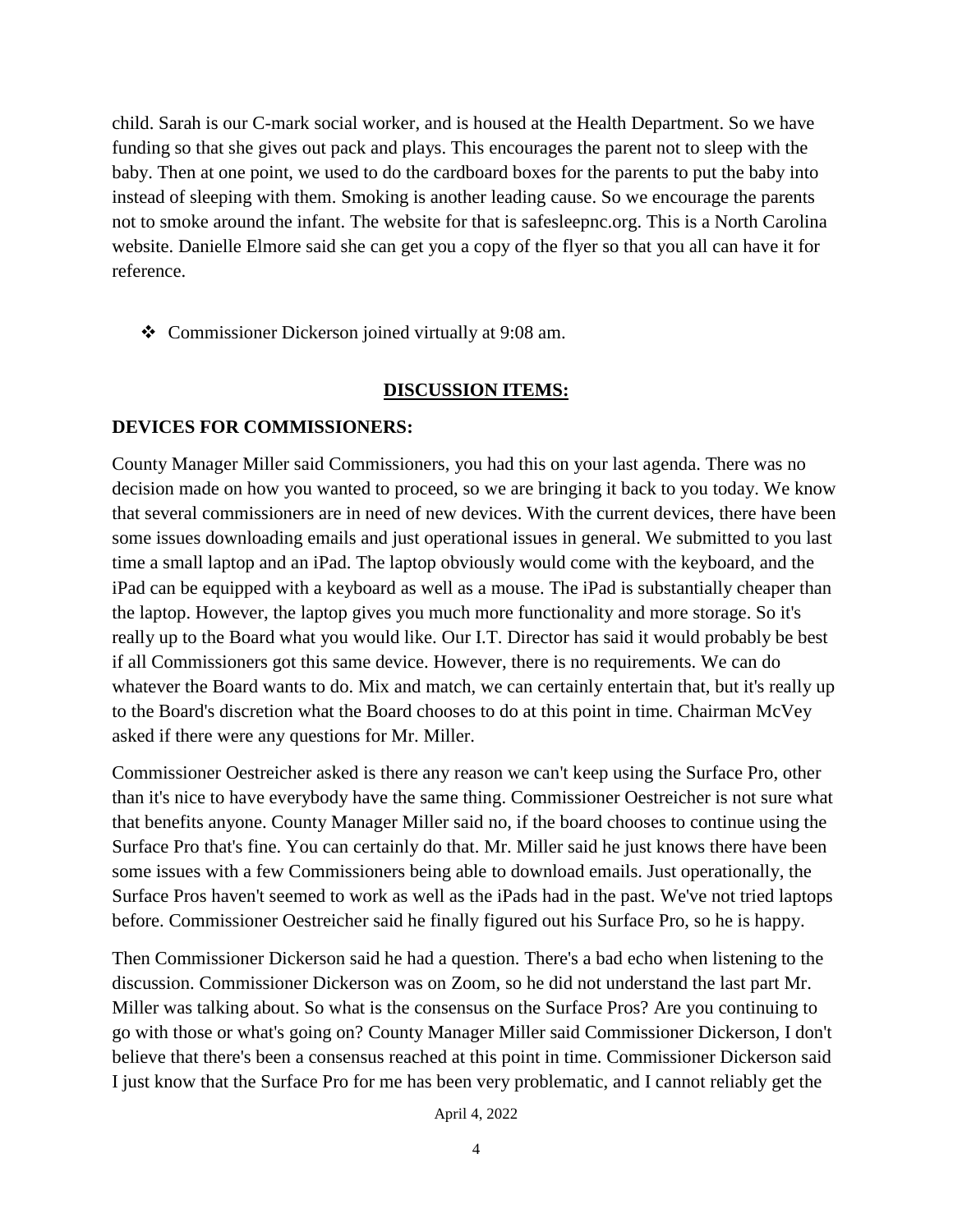emails. Mine is still in the possession of the I.T. Department. I'm relying on my personal email through my phone to be able to communicate with county business. Something different needs to be done.

Commissioner Owen said I think the question that was asked was could an individual commissioner keep the Microsoft Surface even if the other members of the board went to something else. County Manager Miller said yes, we're happy to mix and match. Our I.T. Director did say that logistically it would be better if everybody had the same thing, but it doesn't make it impossible for some members of the Board to have different devices. So we're happy to do that, if that's what the Board would like. We're happy for some to have iPads and some to have Surface Pros. Whatever you would like to do.

Chairman McVey asked if there were any more questions. County Manager Miller said so Commissioners just to move this off of the even keel, why don't you as individual Commissioners, if you would like a new device, contact me. If the Board would approve this at this point in time, the individual Commissioners can contact me if you wish to have a new device. If that be the case, then we'll order a new device for that individual Commissioner and just move forward with it based upon the preferences of that individual Commissioner. Chairman McVey asked if the Board had a problem with that. Do you need a motion? The County Manager said yes, it would be much clearer if there were a motion.

A **motion** was made by Commissioner Owen and seconded by Commissioner Dickerson and **carried unanimously** to allow individual Commissioners to contact our County Manager as far as these devices are concerned. Then you will proceed with that information. (Commissioners Dickerson, Hall, Jefferies, Owen, Oestreicher, and McVey voted in favor)

## **HIDO TIMELINE:**

The County Manager said Commissioners, you will find in your agenda packet the timeline for the HIDO meeting that you requested at your last meeting. So you'll see that if the Planning Board holds a special meeting between March 28 and April 12, we, as the Board of Commissioners can run an advertisement for a public hearing the week of April  $6<sup>th</sup>$  and the  $13<sup>th</sup>$ as public notice to hold the public hearing on April 18th your second meeting that would occur at 6:30 pm. Then the Board could move on that from there. The County Manager said he was happy to answer any questions the Board has about the process. The County Attorney's on with us, and he may have some insight to that as well. That's the way the process is outlined at this point in time.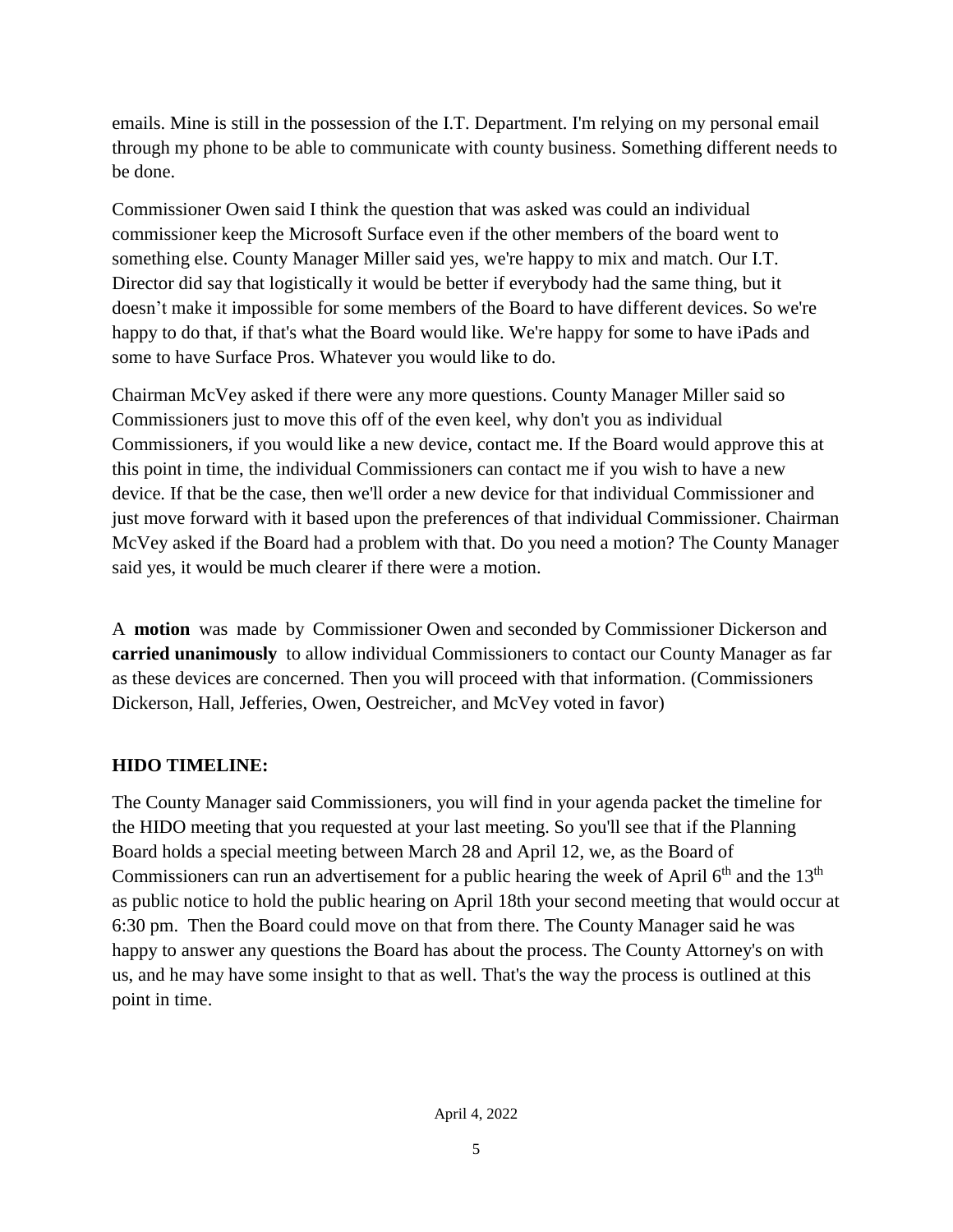#### **ACTION ITEMS:**

#### **BROADBAND RESOLUTION:**

County Manager Miller said Commissioners, you'll find at your desk the resolution on broadband. It's a resolution by the Caswell County Board of Commissioners, a broadband resolution for Caswell County broadband access. A resolution to partner with Spectrum CCO Holdings/Charter Communications to provide certain county funds from the American Rescue Act of 2021. A department of Spectrum to fund the construction of broadband infrastructure in certain areas of Caswell County. Whereas broadband service is vital to the economic development of Caswell County, and whereas the American Rescue Plan Act (ARPA) provided funding to Caswell County, which can be used to promote broadband services. Whereas Spectrum is a retail provider of communication services including the provision of broadband services of course to Caswell County. Whereas Spectrum intends to apply for a GREAT Grant under the North Carolina Growing Rural Economies with Access to Technology grant to provide broadband services to identify and unserved areas of Caswell County, and whereas Caswell County strongly supports the grant application with Spectrum. Whereas if Spectrum is selected by the local broadband infrastructure office to receive state fiscal recovery funds for the Caswell County project, then Caswell County will contribute a portion of its ARPA funds up to \$250,000 to support the project based on the total amount awarded by the state. And whereas the infrastructure will be completed, shall be owned and operated by Spectrum. Now therefore it be resolved by the Caswell County Board of Commissioners that Caswell County offers a partnership agreement to spectrum for the express purpose of supporting Spectrum's GREAT grant application to construct fiber to the home broadband services for specified unserved areas of Caswell County as agreed upon by Caswell County and Spectrum. Should the GREAT grant application be successfully awarded to Spectrum, Caswell County shall agree with their match portion up to \$250,000 from the County's ARPA funds for the project. The broadband services and infrastructure related there too shall be owned and operated by Spectrum. Adopted this fourth day of April, 2022.

The County Manager said Commissioners this is a resolution specifically for Spectrum. \$250,000 or somewhere in the neighborhood of a 5% match for the project. Once again that's because the county received less than \$8 million in ARPA funds. So the match was limited to up to \$250,000. So Spectrum to this point is the only internet service provider that's contacted the county to provide a GREAT Grant application. If approved by the Board, the county would also entertain the same type of agreement with any other broadband internet service provider up to 5% of their project costs, which is a proportional cost of the project, if they wish to apply and become partners with the county.

April 4, 2022 Commissioner Oestreicher said Mr. Miller, I wasn't quite expecting that second part. Would that imply that we would have to spend up to half a million dollars out of the ARPA funds. County Manager Miller said no sir. So to be clear, Spectrum is the only company thus far that has approached the county. Spectrum, to the best of my knowledge, intends on applying for all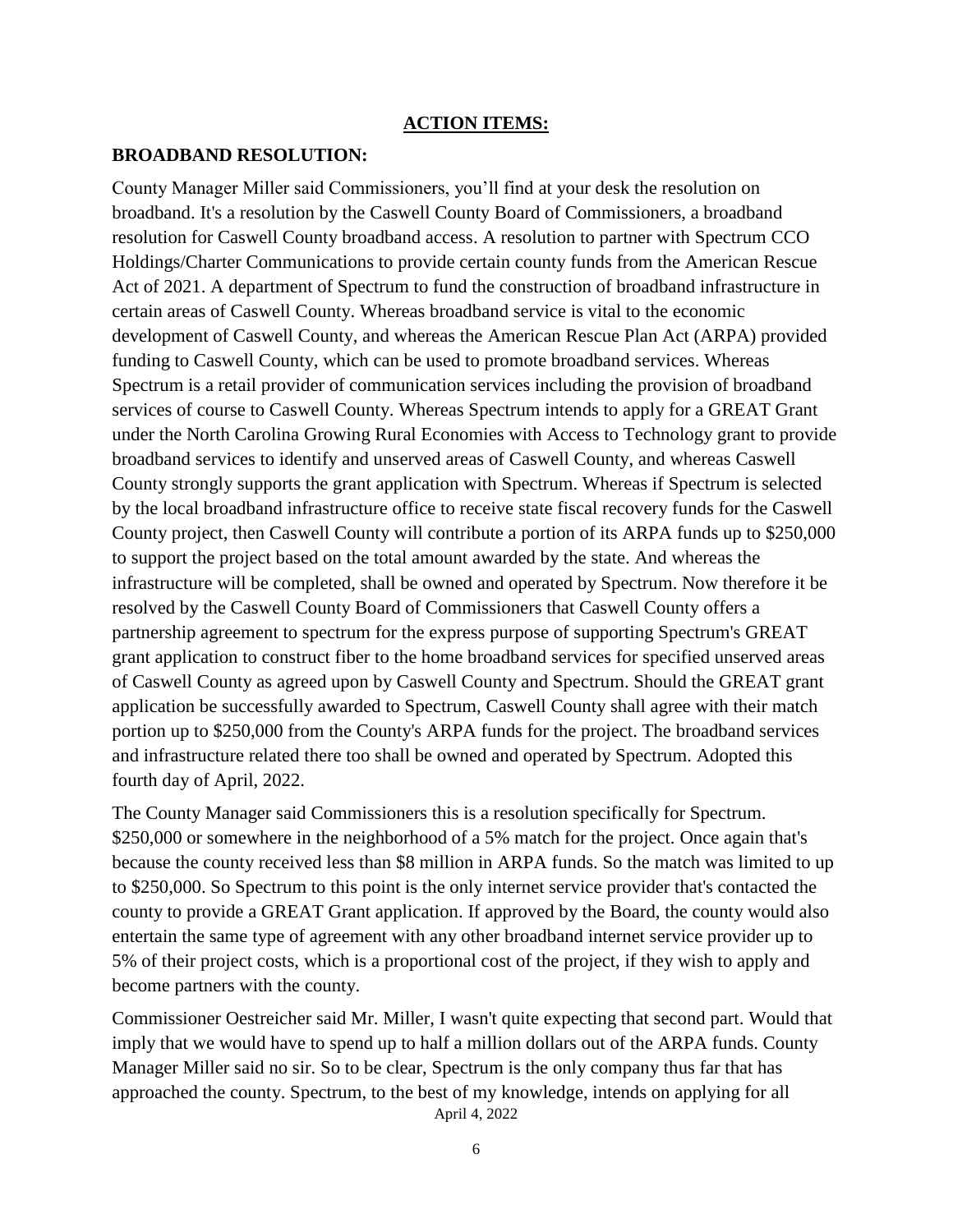unserved areas available through the GREAT grant in Caswell County. So if another company were to receive funding instead of Spectrum that would decrease proportionately the amount of match needed that would go to Spectrum and therefore be given to another internet service provider. Commissioner Oestreicher said okay, so the total is \$250,000, and the County Manager said yes. Then Commissioner Oestreicher said just as a matter of picking in, should this be Spectrum/Charter or is that necessary. The County Manager said I think I spelled it out in the resolution. That's Spectrum CCO Holdings, Charter.

A **motion** was made by Commissioner Oestreicher and seconded by Commissioner Owen and **carried unanimously** to adopt the resolution. (Commissioners Dickerson, Hall, Jefferies, Owen, Oestreicher, and McVey voted in favor)

## **NATIONAL PUBLIC SAFETY TELECOMMUNICATORS WEEK:**

The County Manager said Commissioners, in your agenda packet we have a resolution for National Public Safety Telecommunications Week to be scheduled for April  $10<sup>th</sup>$  through the  $16<sup>th</sup>$ of 2022, and the resolution reads as follows:

Whereas emergencies can occur at any time that require police, fire or emergency medical services; and,

Whereas when an emergency occurs the prompt response of Sheriff's Deputies, firefighters and EMS is critical to the protection of life and preservation of property; and,

Whereas the safety of our Sheriff's Deputies, EMS and firefighters is dependent upon the quality and accuracy of information obtained from citizens who telephone the Caswell County Emergency Communications Center; and,

Whereas Public Safety Telecommunicators are the first, first responders and most critical contact our citizens have with emergency services; and,

Whereas Public Safety Telecommunicators are the single vital link for our Sheriff's Deputies, EMS and firefighters by monitoring their activities by radio, providing them information and ensuring their safety; and,

Whereas Public Safety Telecommunicators of Caswell County 9-1-1 have contributed substantially to the apprehension of criminals, suppression of fires and treatment of patients; and, Whereas each dispatcher has exhibited compassion, understanding and professionalism during the performance of their job in the past year,

Therefore, Be It Resolved that the County Commissioners of Caswell County declares the week of April 10th through 16th, 2022, to be National Public Safety Telecommunicators Week in Caswell County, in honor of the men and women whose diligence and professionalism keep our county and citizens safe.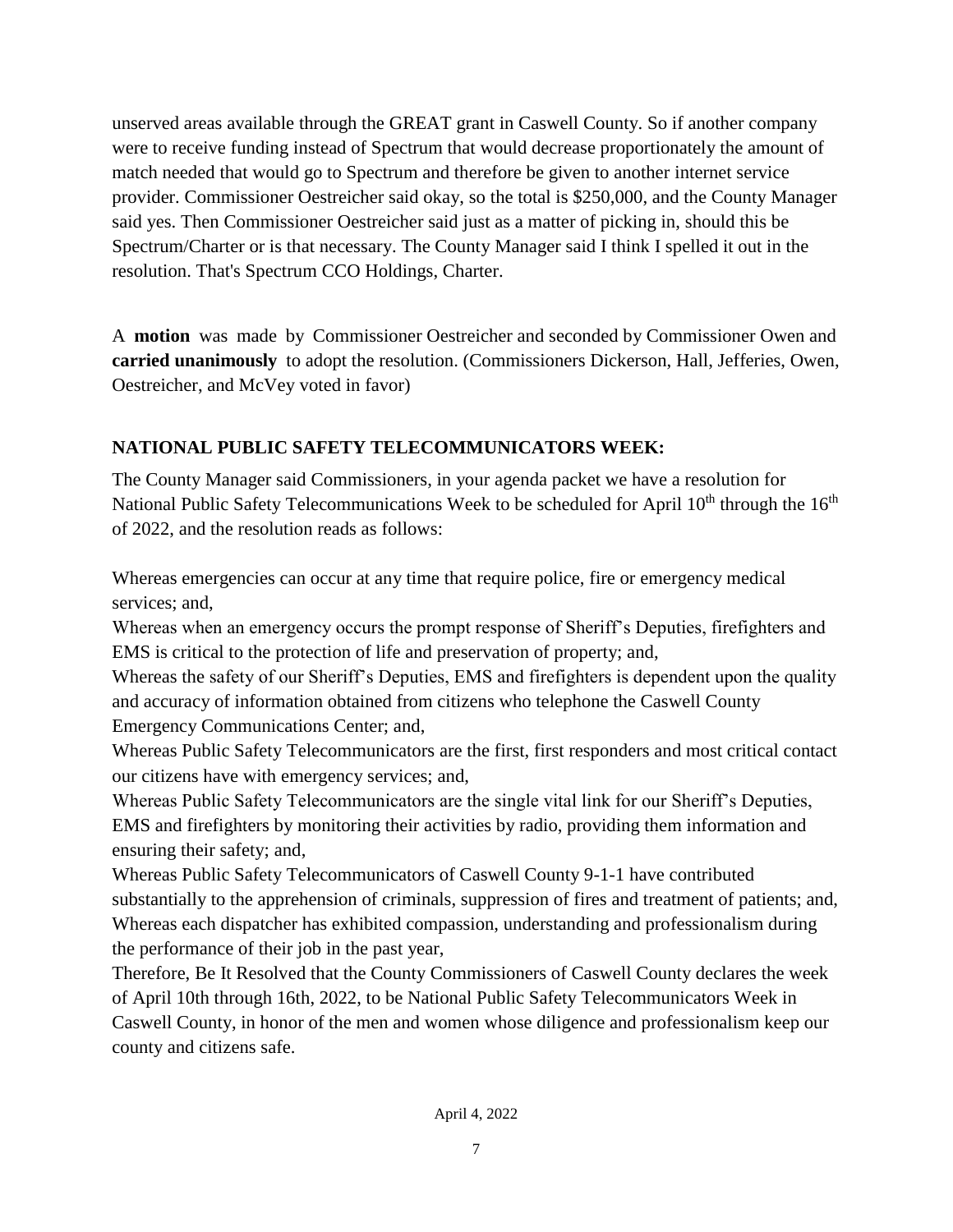A **motion** was made by Commissioner Owen and seconded by Commissioner Oestreicher and **carried unanimously** to approve the resolution. (Commissioners Dickerson, Hall, Jefferies, Owen, Oestreicher, and McVey voted in favor)

## **COUNTY MANAGER'S UPDATES:**

 The County Manager said Commissioners, I have no updates, but I'm happy to give you any updates that you like and on any subject. If you don't have any questions for me, I do not necessarily have any updates.

## **COMMISSIONER COMMENTS:**

**Commissioner Jefferies:** I attended the meeting for VAYA Health last week. We had one thing that I wanted to share. I think Commissioner Owen had mentioned this before. The Directors of VAYA talked to us about the foster kid program, where we have to pay the money first up front. They did talk about getting all 31 counties to talk to the County Commissioners to get legislation to come up and talk with them. Some counties may not be able to pay it up front. Mr. Jefferies asked the County Manager to get with the director and come up with something regarding this. It was very interesting.

## **ANNOUNCEMENTS AND UPCOMING EVENTS:**

- **April 11, 2022 Caswell Economic Development Meeting at 1:00 pm**
- **April 18, 2022 Board of Commissioners Meeting at 6:30 pm**
- **April 22, 2022 Earth Day Festival 1:00-6:00 pm in the Yanceyville Pavilion**
- **May 6, 2022 Joint Meeting with Board of Education at 10:30 am at School Board Office**
- **May 12, 2022 Joint Meeting with the Town of Milton and Town of Yanceyville at 6:00 pm at CoSquare.**

Commissioner Hall said this is a very good list of upcoming events, but I didn't see anything on here for the Board of Elections. Didn't we request a meeting with them? Chairman McVey said we had requested one and we finally said we just wouldn't do it.

## **CLOSED SESSION:**

A **motion** was made at 9:27 am by Commissioner Owen and seconded by Commissioner Jefferies and **carried unanimously** to consider the qualifications, competence, performance, or conditions of initial employment of an individual public officer or employee, which privilege is hereby acknowledged NCGS 143-318.11 (a) (6) and also to discuss matters relating to the location or expansion of industries or other businesses in the area served by the public body hereby acknowledged NCGS 143.318.11 (a) (4). (Commissioners Dickerson, Hall, Jefferies, Owen, Oestreicher, and McVey voted in favor)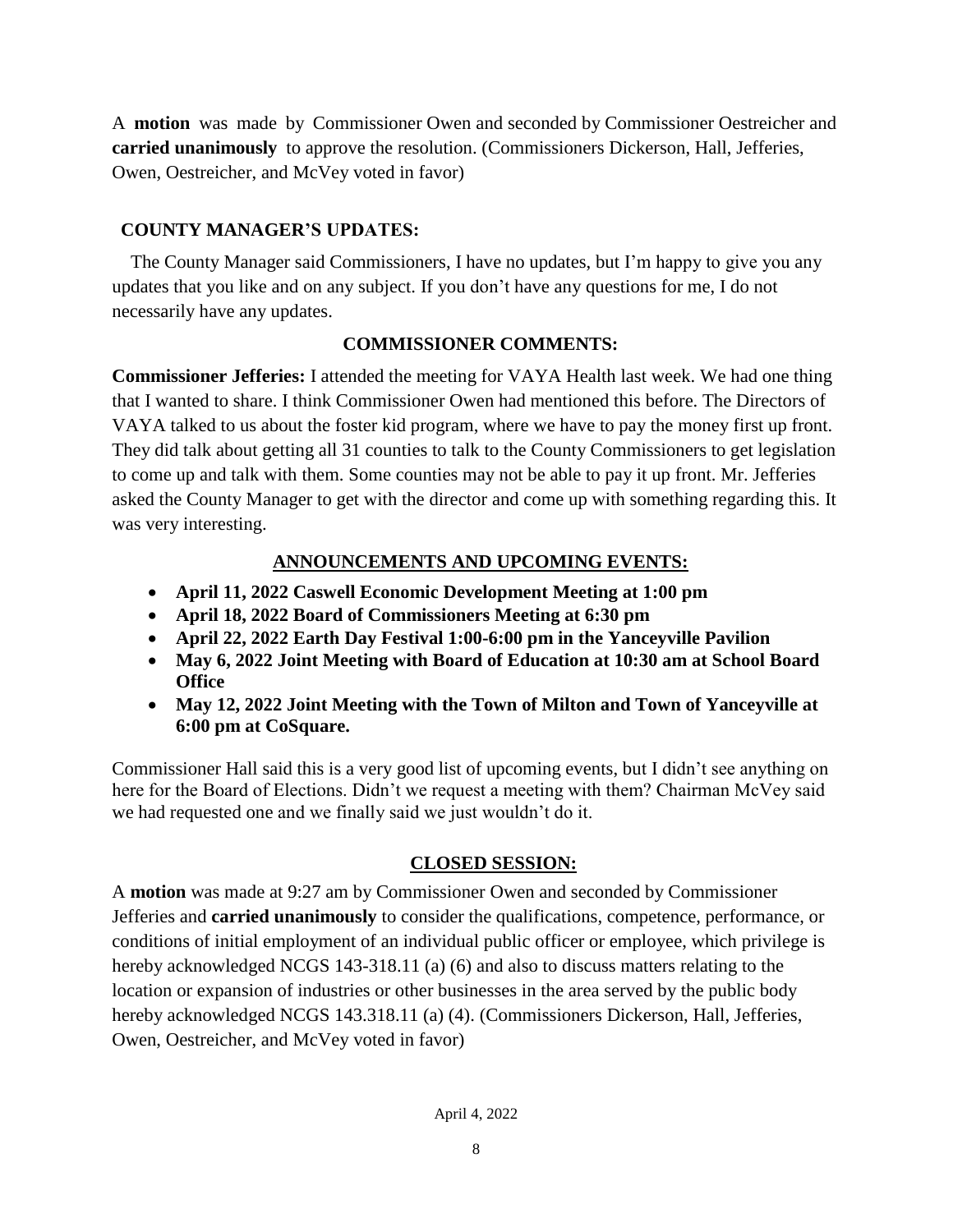Commissioner Dickerson left the meeting at 9:28 am.

A **motion** was made by Commissioner Owen, seconded by Commissioner Oestreicher and **carried unanimously** to return to open session at 10:10 am. (Commissioner Hall, Jefferies, Owen, Oestreicher, and McVey voted in favor)

## **APPROVAL OF CONTRACTS:**

A **motion** was made by Commissioner Oestreicher, seconded by Commissioner Owen and **carried 4-1** to approve both employment contracts specifically for the Assistant County Manager and the Deputy County Manager. (Commissioners Hall, Owen, Oestreicher, and McVey voted in favor and Commissioner Jefferies voted against the motion)

Chairman McVey said he wanted to extend our condolences to Mrs. Jennifer Eastwood, the Health Director, and her family for the loss of her father this past week. Keep her in your thoughts and prayers.

## **ADJOURNMENT:**

A **motion** was made at 10:16 am by Commissioner Owen and seconded by Commissioner Hall and **carried unanimously** to adjourn the meeting. (Commissioner Hall, Jefferies, Owen, Oestreicher, Carter, and McVey voted in favor)

\_\_\_\_\_\_\_\_\_\_\_\_\_\_\_\_\_\_\_\_\_\_\_\_\_\_\_\_\_\_\_\_ \_\_\_\_\_\_\_\_\_\_\_\_\_\_\_\_\_\_\_\_\_\_\_\_\_\_\_

Carla R. Smith Rick McVey Clerk to the Board Chairman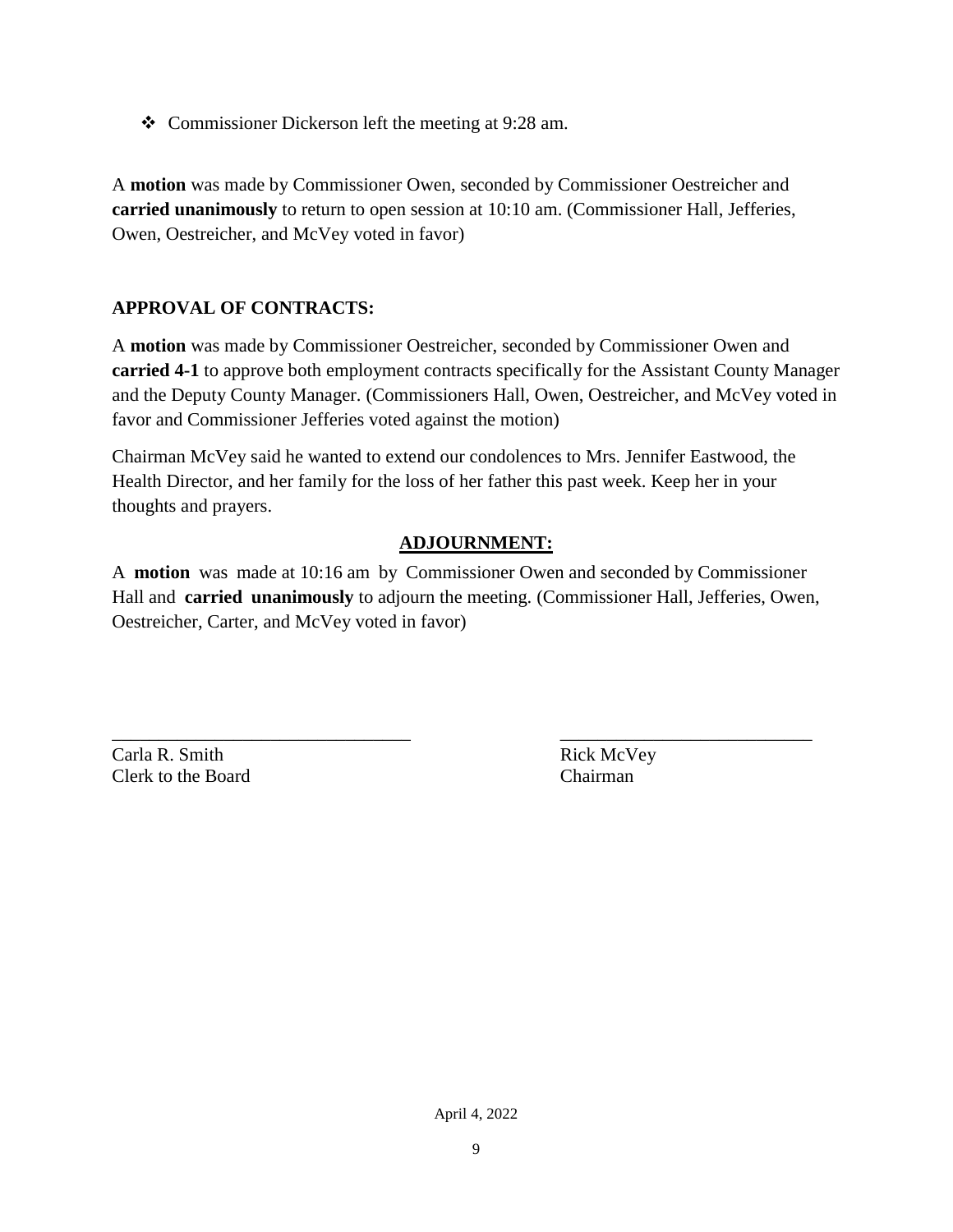# Timeline for HIDO Amendment

- March 28-April 12 Planning Board Special Meeting
- April  $6<sup>th</sup>$  and  $13<sup>th</sup>$  Caswell Messenger to run the notice for the Public Hearing
- April  $18<sup>th</sup>$  Public Hearing and Commissioners vote taken during the Board of Commissioners Meeting at 6:30 pm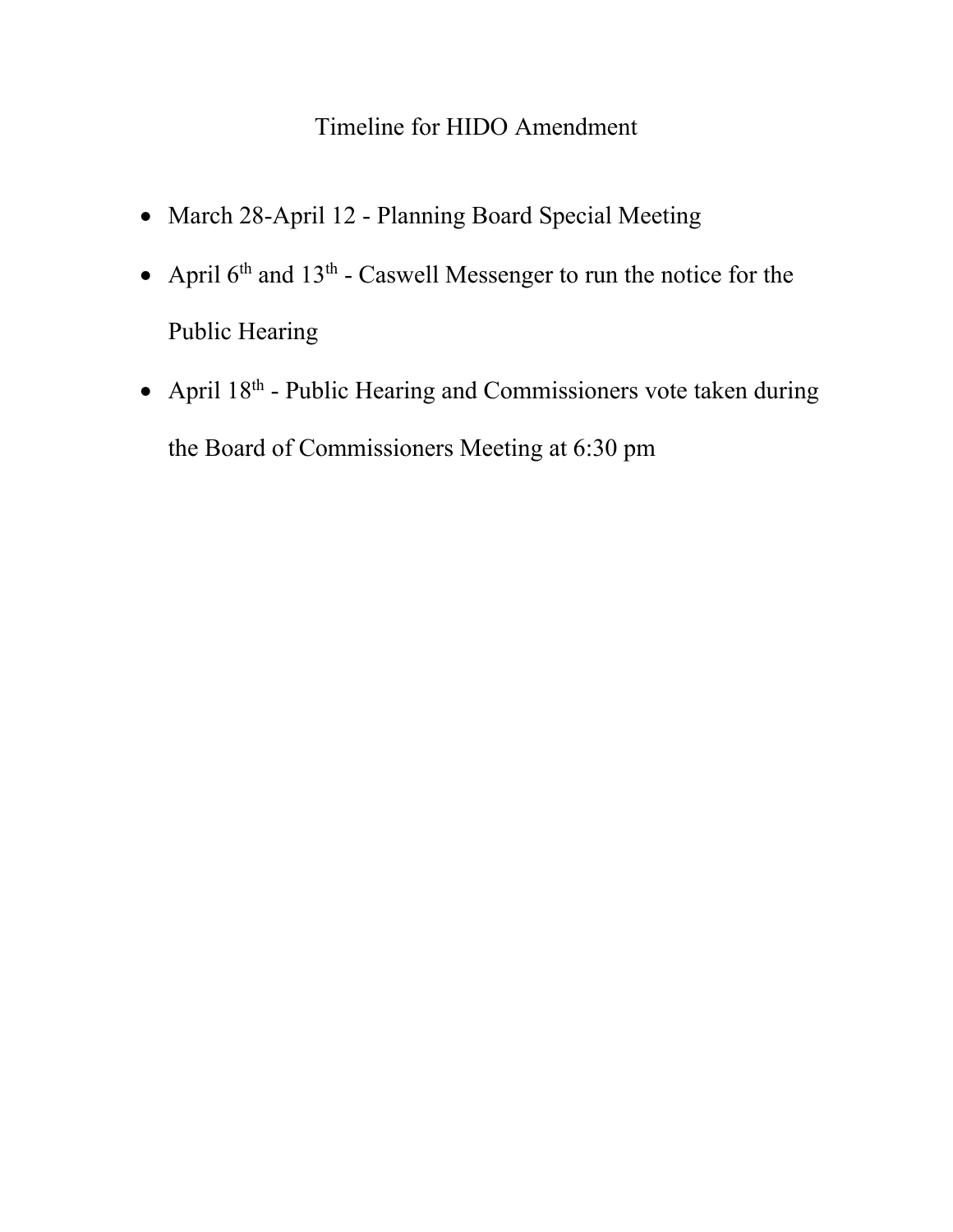

## CASWELL COUNTY local government

# RESOLUTION BY THE CASWELL COUNTY BOARD OF COUNTY **COMMISSIONERS**

## **BROADBAND RESOLUTION CASWELL COUNTY BROADBAND ACCESS**

#### **A RESOLUTION TO PARTNER WITH SPECTRUM (CCO HOLDINGS, CHARTER COMMUNICATIONS) TO PROVIDE CERTAIN COUNTY FUNDS FROM THE AMERICAN RESCUE PLAN ACT OF 2021 TO PARTNER WITH SPECTRUM TO FUND THE CONSTRUCTION OF BROADBAND INFRASTRUCTURE IN CERTAIN AREAS OF CASWELL COUNTY**

**WHEREAS,** Broadband service is vital to the economic development of Caswell County; *and*

**WHEREAS**, The American Rescue Plan Act ("ARPA") provided funding to Caswell County, which can be used to promote broadband services; *and*

**WHEREAS,** Spectrum is a retail provider of communications services including the provision of broadband services to portions of Caswell County; *and*

**WHEREAS**, Spectrum intends to apply for a grant under the North Carolina Growing Rural Economies with Access to Technology Act ("GREAT Act") to provide broadband services to identified unserved areas of Caswell County; *and*

**WHEREAS**, Caswell County strongly supports the grant application of Spectrum; *and*

**WHEREAS**, if Spectrum is selected by the North Carolina Broadband Infrastructure Office to receive State Fiscal Recovery Funds for the Caswell County project, then Caswell County will contribute a portion of its ARPA funds, up to \$250,000 to support the project based on the total amount awarded by the state; *and*

**WHEREAS**, the infrastructure to be completed shall be owned and operated by Spectrum.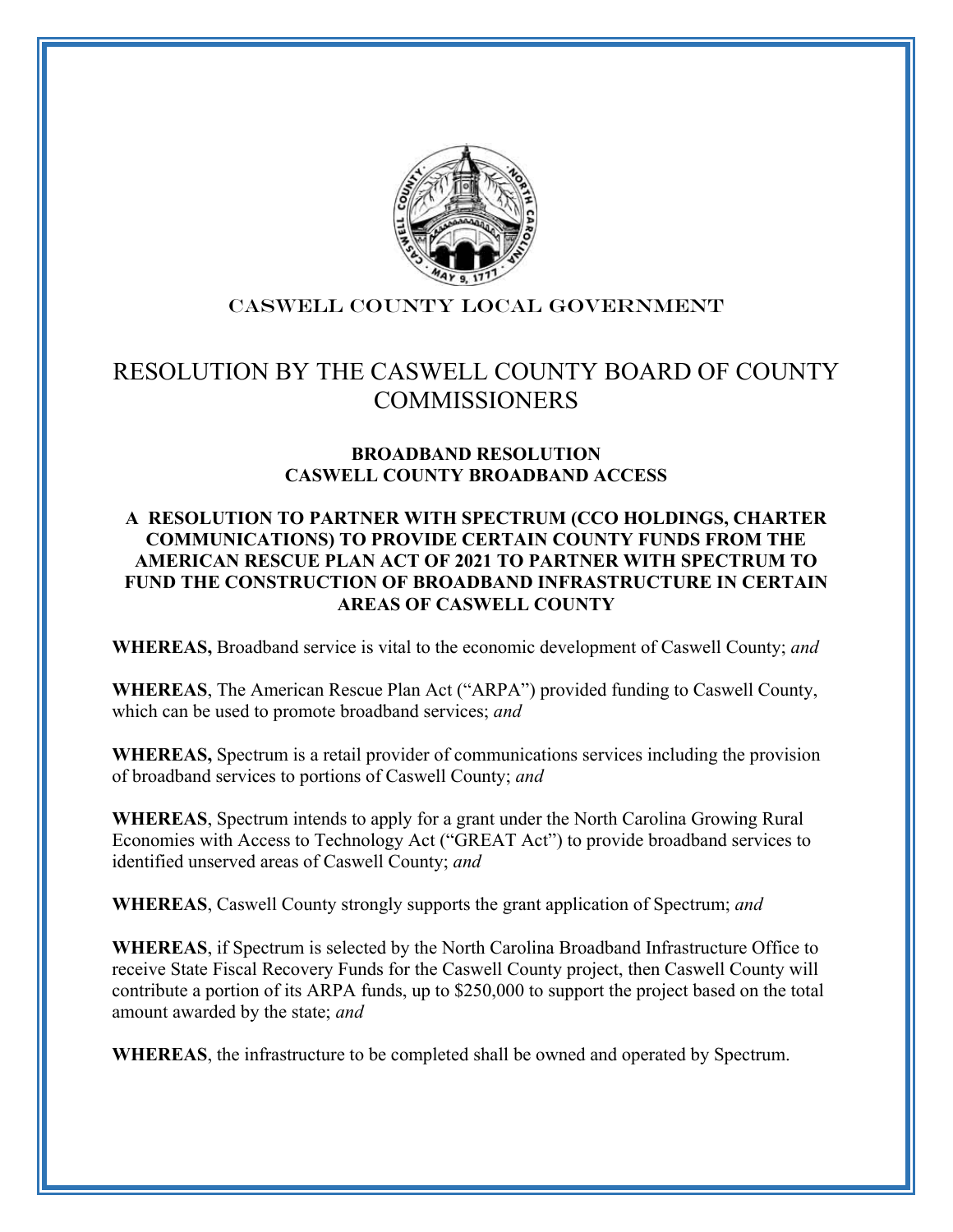#### **NOW THEREFORE BE IT RESOLVED BY THE CASWELL COUNTY BOARD OF COMMISSIONERS THAT:**

- 1. Caswell County offers a partnership agreement to Spectrum for the expressed purpose of supporting Spectrum's GREAT Act application to construct fiber to the home broadband services for specified unserved areas of Caswell County as agreed upon by the County and Spectrum.
- 2. Should the GREAT grant application be successfully awarded to Spectrum, Caswell County shall contribute their match portion, up to \$250,000, from the County's ARPA funds to the project.
- 3. The broadband services and infrastructure related thereto shall be owned and operated by Spectrum.

Adopted this 4th day of April, 2022

Rick McVey, Chairman

ATTEST:

S / Rick McVey

S / Carla Smith Carla Smith, Clerk

(Seal)